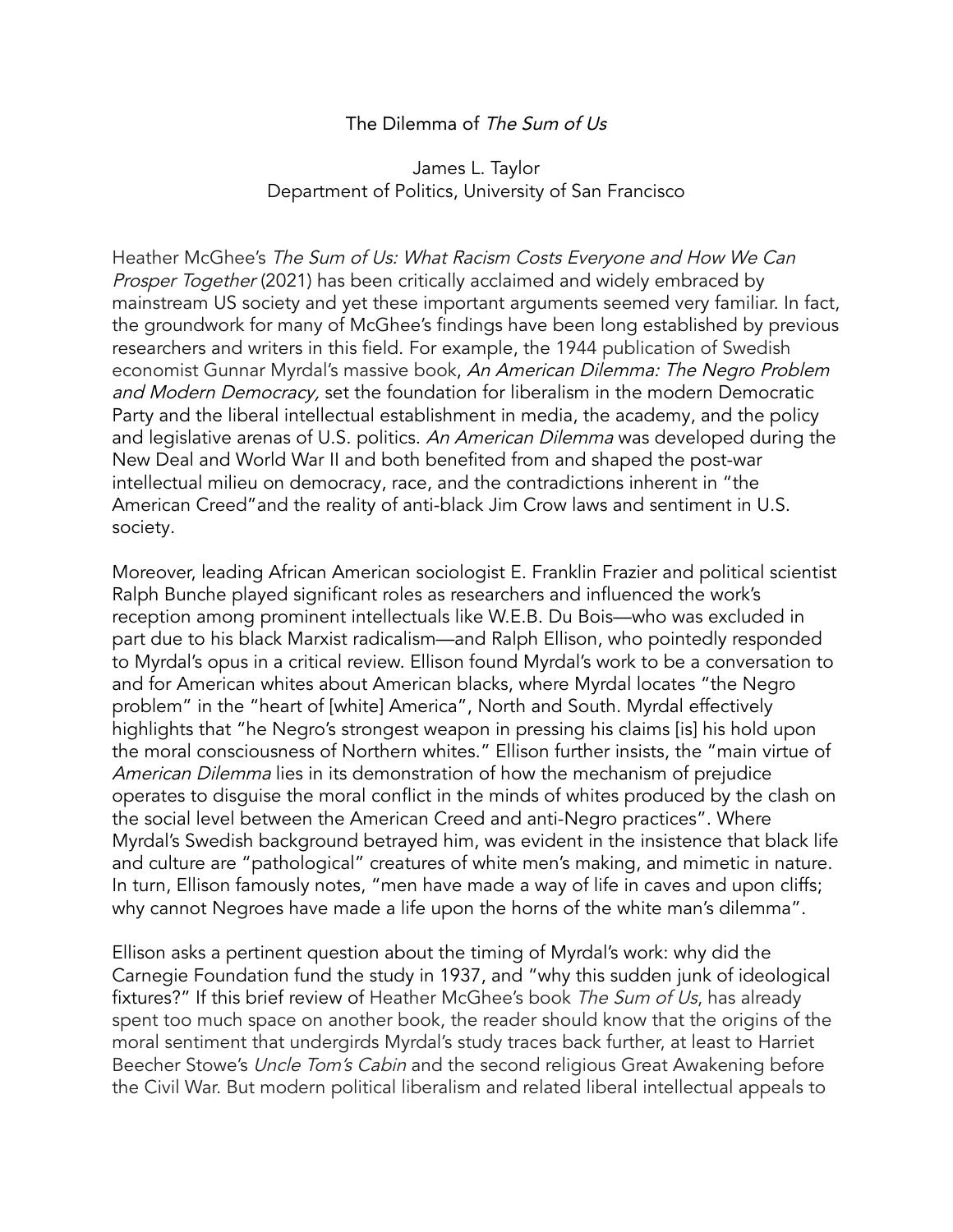the moral sensibilities of American whites has its origins in An American Dilemma. Martin Luther King, Jr.'s generation was socialized in the New Deal and influenced by the liberal ethos of Myrdal's work. King mastered Myrdal's charge that America "live out the true meaning of its Creed", even at the March on Washington in 1963.

The intellectual offspring of Myrdal's work scarcely recognizes its influence. And that is, to me, the most curious thing about the reception and acclaim awarded to McGhee's book, The Sum of Us. But also the acclaim granted to other books, like it, such as the popular works of Ta-'Nehisi Coates (Between the World and Me), Michelle Alexander (The New Jim Crow), Isabella Wilkerson (Warmth of Other Suns and Caste), Ibram X Kendi (How to be an Anti-Racist, Anti-Racist Baby), and even Nikki Hannah Jones (The 1619 Project), all, more or less, make Myrdalian moralist intellectual appeals to white liberal sentimentality on behalf of black folks, as though Malcolm X in the Nation of Islam and Black Power had not previously disabused American liberalism of its moral high ground in matters concerning race, relative to conservative thought. E. Franklin Frazier and Ralph Bunche's generation educated many of their teachers at Howard University. There, both men moved from Left radical to black social criticism and discourse because they were spent on liberalism's inability to understand the racial nature of U.S. society, politics and policy, economic relations, and intellectual life.

The acclaim of McGhee and her colleagues—from the *New York Times* and liberal academic establishment, to speakers' bureaus and policy think tanks—could be through hiring savvy book agents. But as Ellison asks of Myrdals' study, we can also ask of the recent popular reception of these works, "why this sudden junk of ideological fixtures?" The subject material of each neo- Myrdalian study, whether police violence and the drug war, post-1960s incarceration rates, the black migration and migration of blacks to American cities, race as caste, anti-racism, and the moral evil of slavery, are well documented in the writings, art, and scholarship of at least two previous generations of women and men writers and intellectuals. Mary Church Terrell in Washington, DC, Dr. Jewell Prestage ("Mother of Black political science"), Shirley Graham Du Bois, Zora Neal Hurston, Amy Jacques Garvey, Lorraine Hansberry (and later Toni Morrison), among others, represented black women's writing and knowledge production. Each woman promoted black independence from white institutions and norms, in writing, spiritual and cultural life, and politics (recall, for instance, Ella Baker and Fannie Lou Hamer formed a black political party in 1964 Mississippi) and were more reluctant than their male counterparts to embrace liberal appeals to white audiences, or concern themselves with white audiences. But the New Deal-Civil Rights-Great Society liberal regime prevailed among the men and would shape the remaining decades of black intellectual production, which edged ever more toward the Negro cultural "pathology" and white moral dilemma of racism, original to Myrdal.

Which suggests the celebration and criticism of McGhee's work (and the others) rings of little that is new, or reflective of black women writers' reluctance toward moral liberalism, except the most recent headline it takes on. Each writer, especially Coates,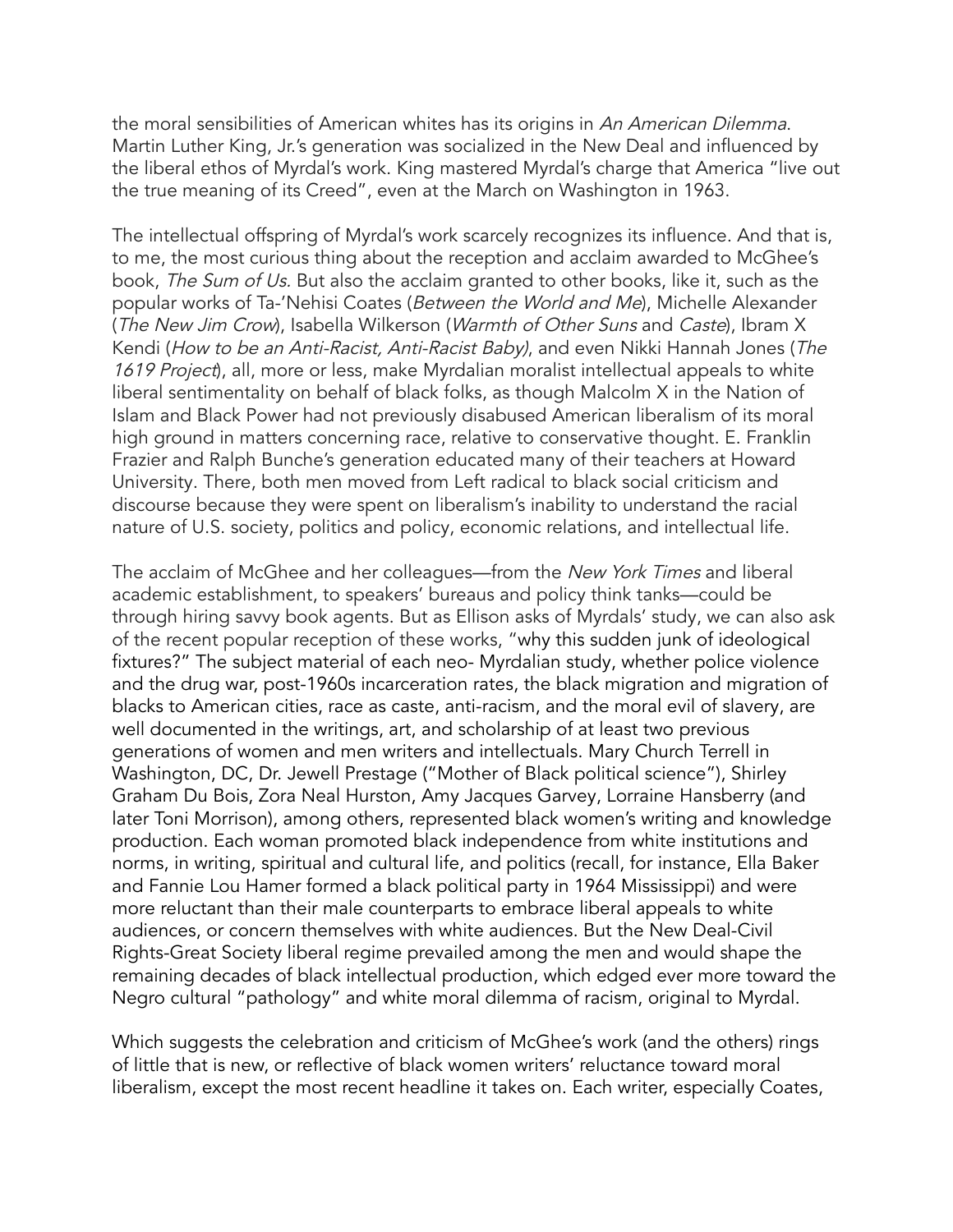Kendi, and McGhee, appeals to white conscience based on their personal, anecdotal encounters with everyday racism. Each writer pulls the audience under the weight of the "American Dilemma" and asks for white-led reform and recognition, even if it sounds "revolutionary" to conservative ears. Even their appeals to reparations, for instance, offers nothing more than the appeal to it itself, without a program; a program that is the full logic of The Sum of Us, as it is in the work of William Darity and Kirsten Mullen.

It is not a sin for any work to be unoriginal; we all "stand on the shoulders" of intellectual and academic "giants". But the wide, popular reception of repackaged wine in the new wineskins of an empty, though data driven, morally heavy appeal, to white liberal conscience, consciousness, and sentiment in the post Reagan era that produced, first, Jesse Jackson, but at last, Trumpism and MAGA reaction, feels like a long delayed academic dissertation finally reaching publication before it could adequately take on the implications of racial balkanization that exploded with white rage, resentment, and anger in the present era, as McGhee's work almost tone deafly appeals to non "zero-sum" racial reasoning. This is music to some ideological ears, while the works of a prolific historian like Gerald Horne, which extends far beyond "the one hit wonder" character of some of the noted works, goes largely unacclaimed—like The Wire TV series. Harold Cruse (2005), author of The Crisis of the Negro Intellectual is largely ignored in the academy of today; his Harlem grade school classmate, James Baldwin, however, is widely celebrated. Baldwin, angrily highlighted white Christian and liberal policy limits and contradictions; Cruse advocated independent black cultural knowledge production and institutions and had little use, theoretically, for white liberalism or appeals to it. But if one does an unscientific search of *Google* Scholar and Amazon book reviews of the respective works, as I did, one will notice that these popular works, like Coates and McGhee, enjoy multiple thousands of reviews through the latter and receive very few academic citations on Google Scholar. Academics tend not to take these works as substantial enough, to replace the published social science research on which these studies build. In the end, McGhee's guiding question, "Why can't Americans have nice things" is answered, for instance in the social science studies of Edsall and Edsal (1992)l in their definitive study on the racial dimensions of public policy choices, but also, it advances the cause for social justice little further than a more pressing rhetorical one bellowed by Frederick Douglass in 1852, "What to the Slave Is the Fourth of July?", that gets to the heart of their problem.

## References

Cruse, H. (2005). The crisis of the Negro intellectual: A historical analysis of the failure of Black leadership. New York Review of Books.